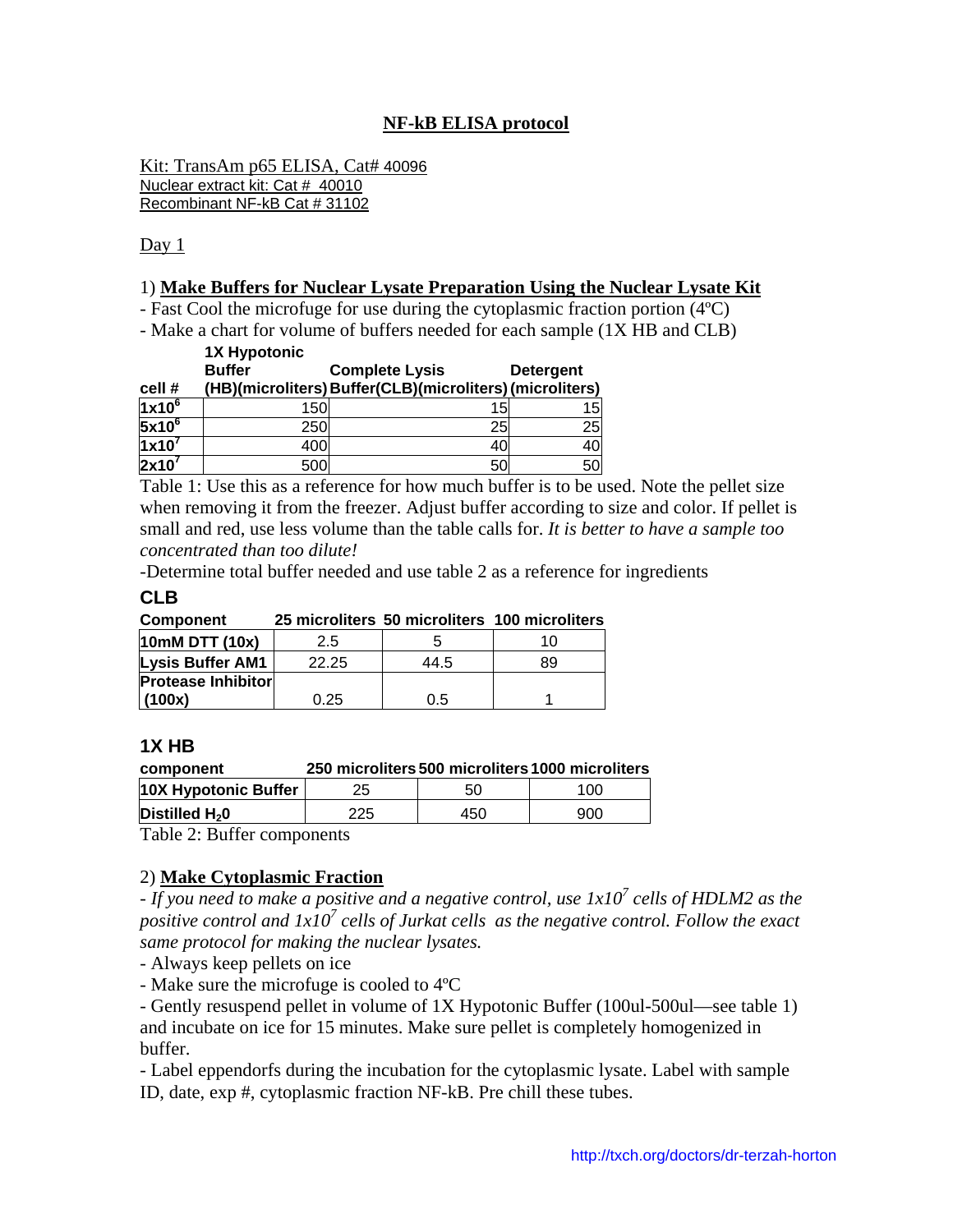- Add determined volume of detergent (table 1) and vortex sample for 10s (only) on setting 8.5.

-Quickly centrifuge the sample at 14,000g for 35s (the 35s doesn't start until the centrifuge has reached 14,000g)

- After spin you should notice a small, clear, jelly-like pellet in the eppendorf (this can be hard to see sometimes).

- Remove supernatant (this is your cytoplasmic fraction) and put into pre-chilled eppendorfs. BE CAREFUL....the pellet is not really stuck to the eppendorf wall and can be easily removed if not careful. Be sure to remove as much of the supernatant as possible.

- Put in -80º and note location in freezer book and in lab book (VERY IMPORTANT).

# 3) **Make Nuclear Fraction**

- Add determined volume of CLB to pellet and break up by pipetting (not vortexing). The pellet is difficult to break up. Try smashing it up with the tip, but be careful when pipetting up and down, the CLB foams very easily.

- Vortex the sample for 10s at highest setting

- Incubate samples on ice for 30 minutes using a rocking platform set at 100rpm.

- Label eppendorfs for the Nuclear lysate portion ( Sample ID, date, exp #, nuclear lysate NF-kB) and pre-chill; label another set of eppendorfs for OD determination for each sample.

- After incubation vortex sample for 30s on highest setting

- Centrifuge samples for 10 minutes at 14,000g in the microfuge at 4ºC.

- Transfer 10 microliters of supernatant to one of the pre-chilled, labeled eppendorfs and the rest of the supernatant to the other. If you have limited sample, you can set aside 2.5 ul for each OD

- Put in -80º and note location in freezer book and in lab book (VERY IMPORTANT).

# 4) **Determine Protein Concentration (RC/DC Method)**

- Make standards for standard curve using BSA 10mg/ml and a serial dilution. Label eppendorfs 10, 5, 2.5, 1.25, 0.6125, and 0.3mg/ml. Add 10µL of stock BSA to eppendorf labeled 10mg/ml. Add 5µL of water to the rest of the eppendorfs. Transfer 5µL of the 10mg/ml tube to the 5mg/ml tube. Mix. Add 5µL of the 5mg/ml tube to the 2.5mg/ml tube and mix. Continue this serial dilution until the 0.3mg/ml is made. Transfer 2.5µL of each standard to a labeled eppendorf.

- Make sure there is a blank with 2.5µL **ddH20**? Are you using the nuclear lysate buffer as the blank

- - Remove 2.5 ul of nuclear lysate from OD eppendorf. Add to 22.5 ul dd H2O - Add 125µL of BioRad reagent I to each eppendorf, vortex and incubate for one minute. - Add 125µL of BioRad reagent II to each eppendorf, vortex and spin at 14,000g for 4.5 minutes.

- After centrifugation dump liquid from tubes, place tubes in the vSpeed-vac (located in the room where the -80 is) for 7 minutes on medium heat setting. Don't go longer than 7 minutes.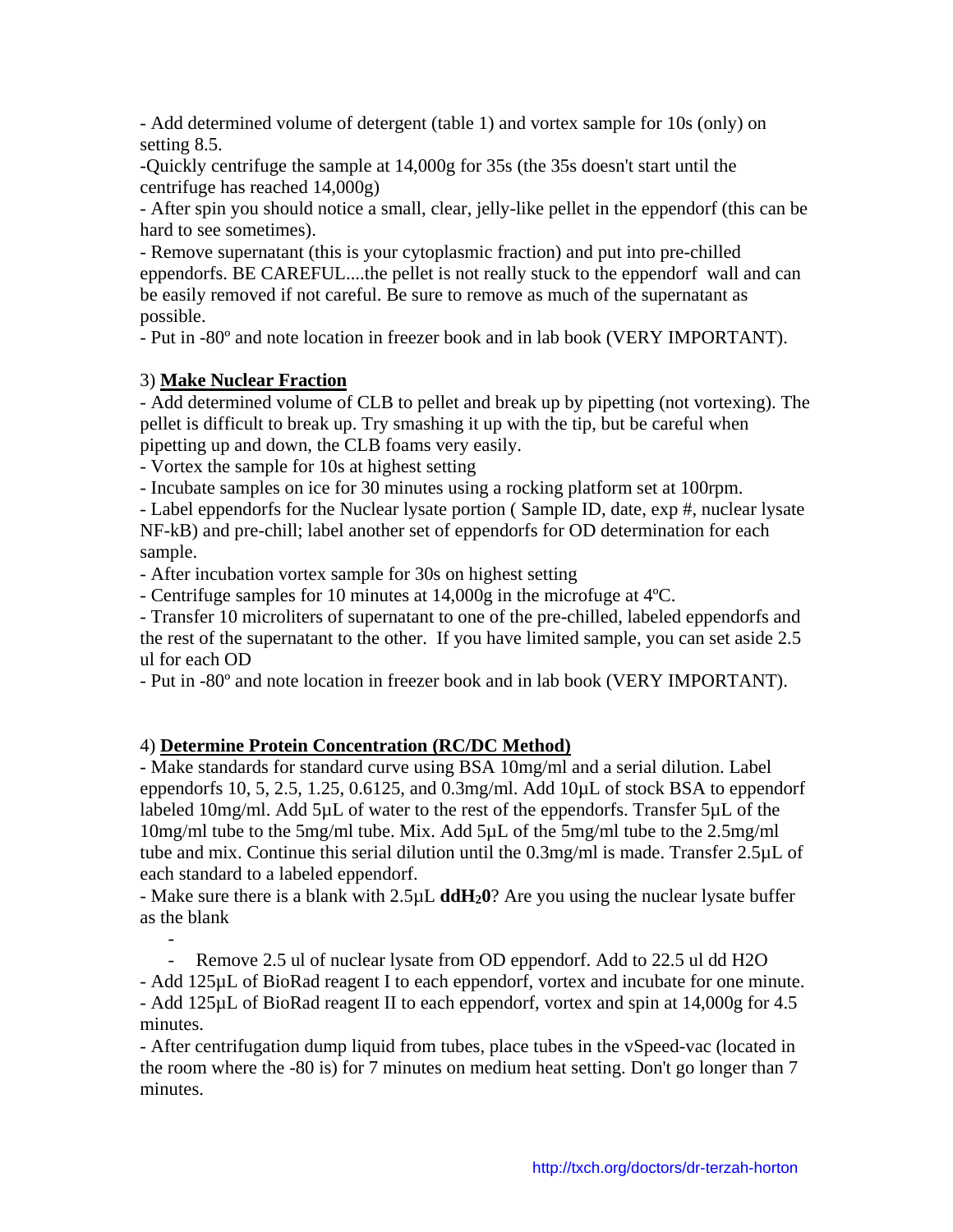- Make reagent A'. Make enough to use 130µL per eppendorf (always make a little extra). For every mL of reagent A use 20 $\mu$ L of reagent S, and this will make A'. Mix gently using the vortexer on a low setting.

- Remove eppendorfs from Speed-vac and add 127µL of reagent A', vortex, and incubate for 5 minutes at room temperature.

- Add 1 mL of reagent B to each eppendorf, vortex, and incubate for 15 minutes.

- Turn on spectrophotometer in Plon lab. Go to *Applications* then to *Standard Curve* on the machine. Hit *New* and enter settings. Wavelength should be 750nm, the number of standards will be 6, the number of duplicates will be 1. Enter in the standard concentrations..

- Transfer eppendorf content to cuvettes—use plastic microcuvettes.

- Place the blank in the blue cuvette holder. The cuvettes should placed in their holders such that their arrows point clockwise. Place the standards in next as you are now making the standard curve. Go counterclockwise from the blank and place the standards in the holders by increasing concentration. Lowest first and highest last.

- Shut top and use the green button to scan. Press the green button for every reading you take

- Leave blank in blue holder for every reading, even samples

- Remove standards

- Record the  $r^2$  value, the slope and the intercept

- Determine the absorbances of the samples the same way as you did the standards.

MAKE sure you leave the blank in the blue holder for all measurements.

- Record all absorbances and concentration values.
- Plot standard curve on Excel if unable to print from machine.

### 5) **Make Buffers for the ELISA Using the ELISA Kit**

- Determine how many wells you are going to use, always add 8 more wells (or one strip) for the Standard Curve

- Also, make sure to include in your CLB buffer volume that you need to use CLB for making up the standards. This usually requires about 200µL for each standard including the blank.

- Determine total volume needed of each buffer and use this chart to make up the necessary volumes

**CLB** 

| <b>Components</b>         |      | for 1 well (ul) for 1 strip (8 wells) for six strips |       |
|---------------------------|------|------------------------------------------------------|-------|
| <b>HM DTT</b>             | 0.1  | 0.9                                                  | 5.4   |
| <b>Protease Inhibitor</b> | 0.23 | 1.8                                                  | 10.8  |
| <b>Lysis Buffer AM2</b>   | 22.5 | 177.3                                                | 1.064 |

### **1X Wash buffer (WB)**

| components (mL)        |       | for 1 well (ml) for 1 strip (8 wells) for six strips |      |
|------------------------|-------|------------------------------------------------------|------|
| <b>10X Wash Buffer</b> | 0.225 |                                                      | 10.8 |
| Distilled $H_2$ 0      | 2.025 | 16.2                                                 | 97.2 |

#### **Complete binding buffer (CBB)**

component (µL) **for 1 well (ul) for 1 strip (8 wells)** for six strips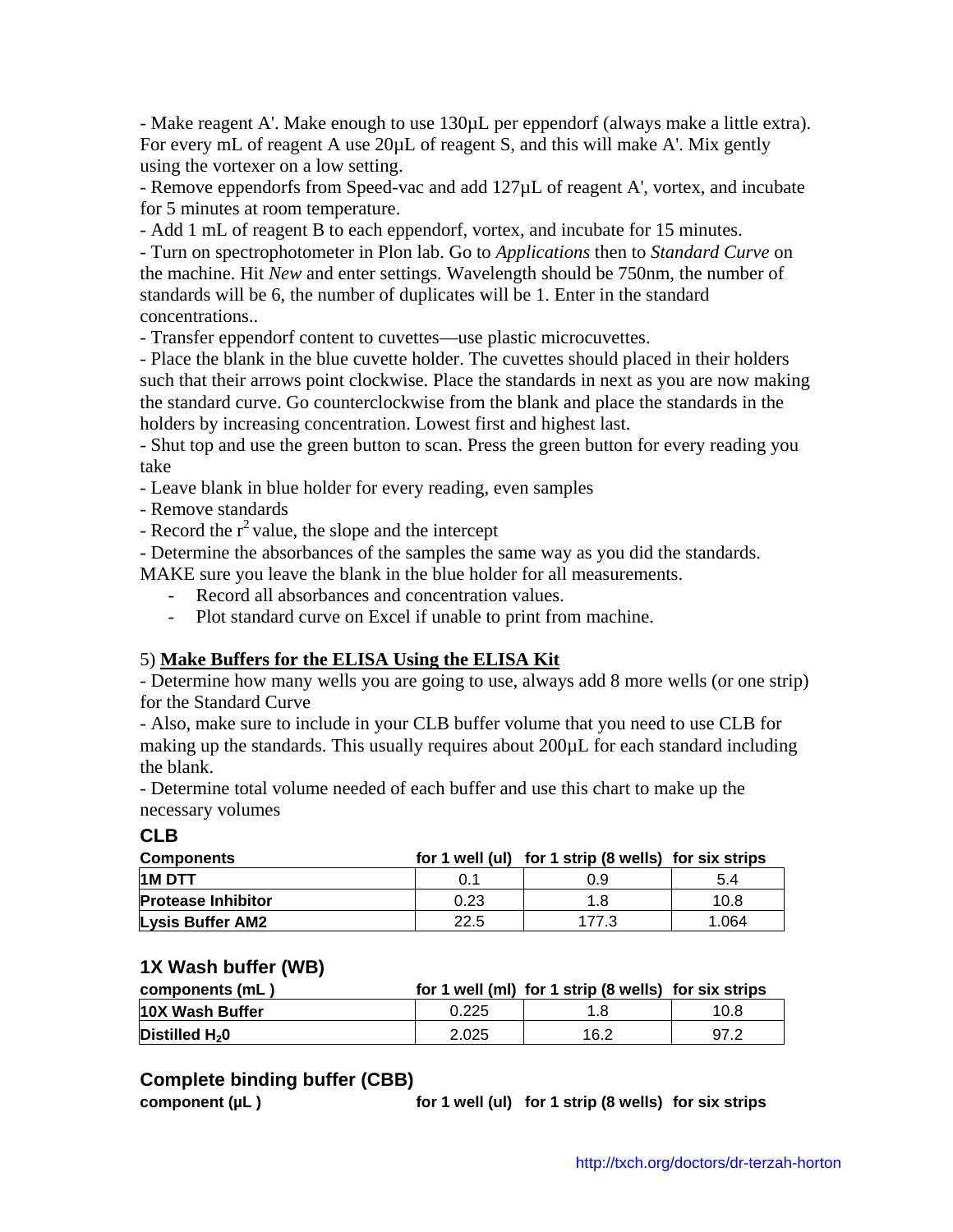| 1M DTT                    | $\sim$ $\sim$ $\sim$<br>J.U7 | 0.54     | ו פ<br>اے.ت |
|---------------------------|------------------------------|----------|-------------|
| <b>Herring Sperm DNA</b>  | 0.34                         | <u>.</u> | 16.2        |
| <b>Binding Buffer AM3</b> | 33.4                         | 267      | .6          |

# **1X Antibody Binding Buffer**

| component (µL)              |       | for 1 well (ul) for 1 strip (8 wells) for six strips |      |
|-----------------------------|-------|------------------------------------------------------|------|
| 10X Antibody Binding Buffer | 22.51 | 180                                                  | 1080 |
| Distilled $H_2$ 0           | 202.5 | 1620                                                 | 9720 |
| ---------                   |       |                                                      |      |

Table 3: Use this as a guide to making the buffers.

## 6) **Determine How Much Lysate is Needed to Get 10µg of Protein in the Well**

- Use the OD's to determine the volume of sample that is needed to get 10µg of protein (don't forget to determine this for the positive and negative controls)

- Then calculate how much CLB is needed to bring the sample up to 20µL. If preparing a lot of samples, make an Excel spreadsheet of protein and CBB volumes.

## 7) **Make Standard Curve Using NF-kB**

- Label 8 tubes: 30ng, 15ng, 7.5ng, 3.75ng, 1.875ng, 0.94ng, 0.47ng, and 0ng (blank). - Add 1.5µL of NF-kB (located in the -80, box 8) to 98.5µL of CLB in the eppendorf labeled "30 ng"

- Mix gently and keep all these tubes on ice while making the standards

- Next add 50µL of CLB to each eppendorf (except 30ng).

- Serially dilute the standards: use 50µL of 30ng and add it to the tube labeled 25ng.

Next, add 50µL of 15ng to the 7.5ng tube and so on. Change tips for each tube. When mixing, do so carefully so as not cause bubbles.

- Keep on ice until ready to use

## 8) **Make CLB and Lysate Mixture (20µL)**

- Label eppendorfs for each sample to be used

- Add the determined volume (from step 6) of each lysate to the corresponding eppendorf (keep on ice)

- Add CLB to each eppendorf and bring the nuclear lysate mixture up to 20µL. Mix carefully, try to avoid bubbles. If there are bubbles, you can briefly spin at 14,000g to remove.

### 9) **Begin ELISA**

- Remove the ELISA plate from the refrigerator
- Use only the strips you need, put the others back in the refrigerator
- Note in your book the location of all the samples and the standards on the plate
- Add 30µL of CBB to each well that is to be used
- Add 20µL of the standards and the blank, change tips.

- Add 20µL of the lysate mixtures to their corresponding wells, change tips between each sample.

- Place adhesive cover on top of the plate and incubate on a rocking platform (100rpm) for 1 hour.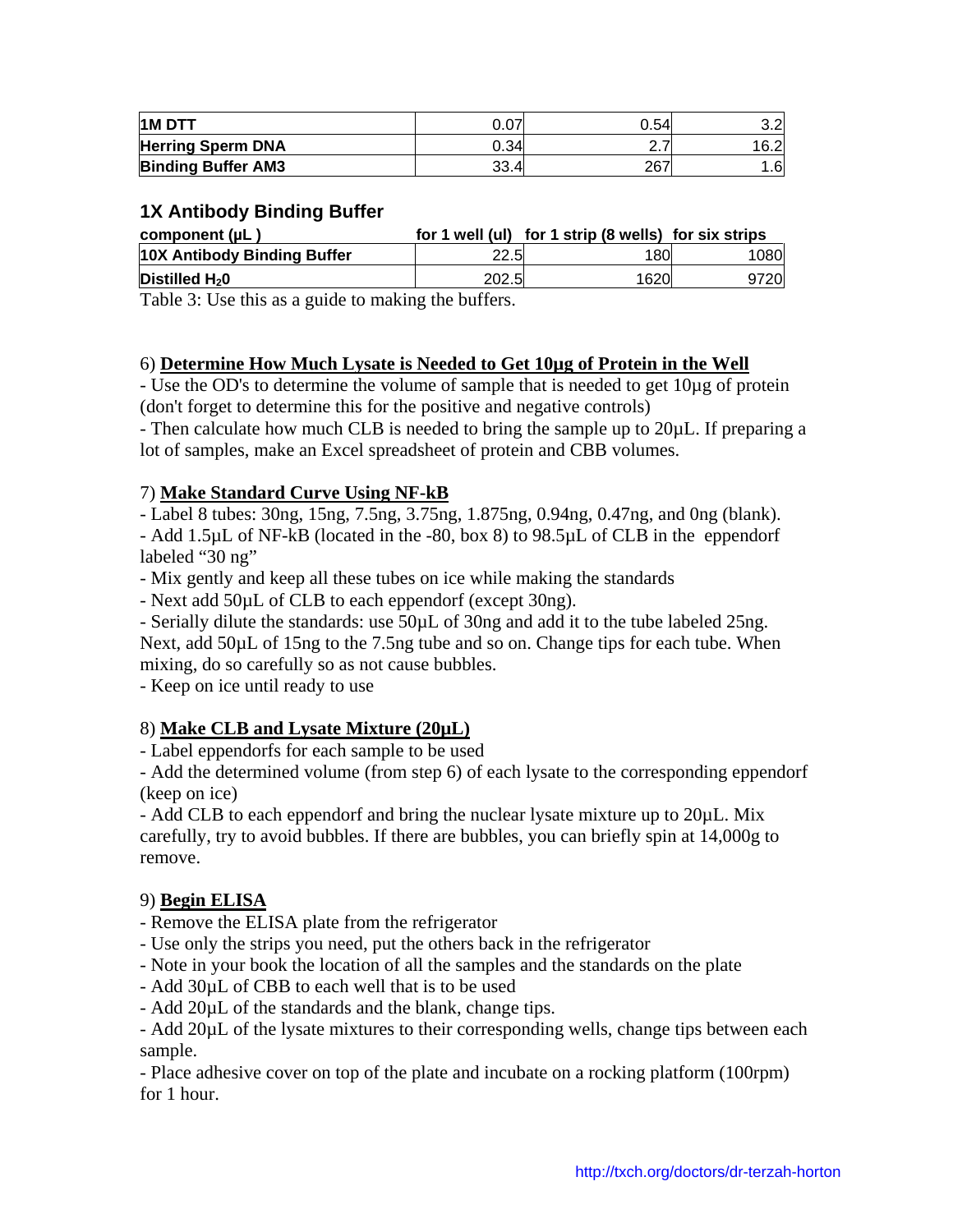### 10) **Add Primary NF-kB Antibody**

- Ten minutes before the end of the incubation make the primary antibody. Make a 1:1000 mixture. Use the frozen NF-kB p65 antibody located in -20degree (1 part) and the 1X Antibody Binding Buffer (1000 part). Make enough to be able to add 100µL to each well: standards, blanks, and samples. Always make a little more than you think you need. - Remove the plate from the shaker

- Wash each well three times with 200µL of 1X Wash Buffer. Change tips for each well (it is best to use a multipipetter). Add it to the side of the well, at an angle, so you don't remove the NF-kB bound to the bottom of the well. Never add anything straight to the bottom of the well.

- Add 100µL of the primary antibody to each well, change tips.

- Place adhesive cover on plate and incubate for 1 hour without agitation.

### 11) **Add Secondary Antibody**

- Ten minutes before end of incubation make the secondary HRP antibody. Get the HRP antibody from the -20 freezer. Make a 1:1000 dilution in the same way that you made the primary antibody. Make enough to add 100µL to each well.

- Wash each well three times with 200µL of 1X Wash Buffer. (it is best to use a multipipetter). Add it to the side of the well, at an angle, so you don't remove the NFkB bound to the bottom of the well. Never add anything straight to the bottom of the well.

- Add 100µL of HRP 1:1000 antibody to each well.

- Cover and incubate for 1 hour.

- Take out Developing solution from refrigerator and leave out at room temperature for one hour.

## 12) **Final Wash and Read Plate**

- Take everything over to the Plon lab where the Tecan reader is.

- Set up the plate reader. First access the computer next to the plate reader. Open an excel file called XFluor.xls. Go to the tab *XFluor*. Then go to *Connect*. The plate reader should open up. Next, go to *XFluor* tab and go to *Load Measurement Parameter*. Load Will's Test file. Then go to *XFluor* tab again and go to *Edit Measurement Parameter*. You can adjust the plate reader settings this way. You can adjust how many wells or strips the Tecan reads. Adjust it so that it reads to the bottom of your last strip.

- After incubation wash the wells four times with 200 ul 1x Wash Buffer.

- Add 100µL of developing solution to each well and incubate in the dark for about five minutes. Do not overdevelop.

- After five minutes add 100µL of Stop solution to each well. Be quick to get the plate to the plate reader. The color holds only for a short while, maybe 7 minutes.

- Place the plate in the Tecan with the letters and numbers facing you, ie. you can read them, they're not upside down

- Go to the *XFluor* tab and go to *Start Measurement*

-Plot Standard curve in Excel. Draw a linear regression and determine the equation (in Excel; use the "left-click" button).